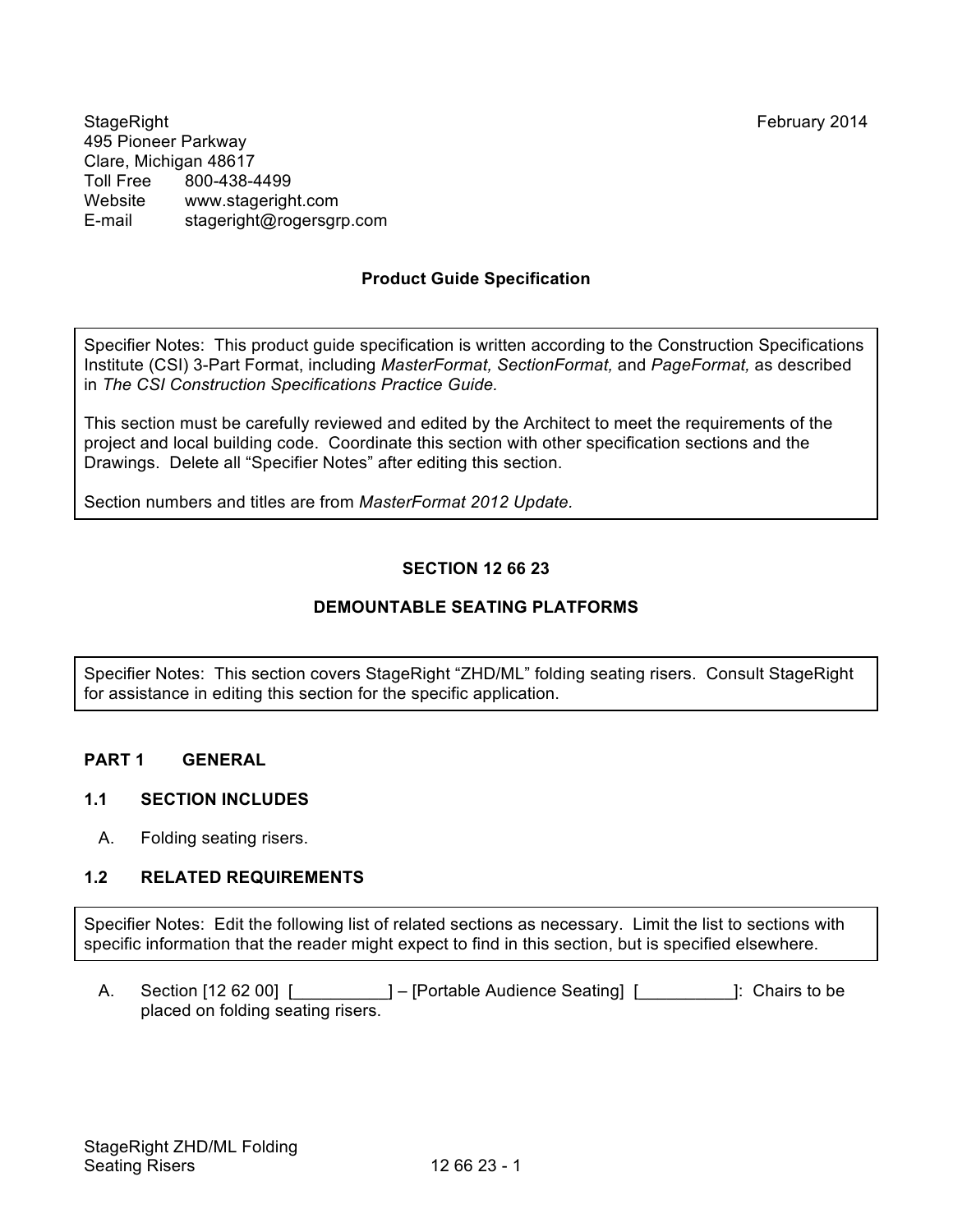#### **1.3 REFERENCE STANDARDS**

Specifier Notes: List reference standards used elsewhere in this section, complete with designations and titles.

- A. AAMA 611 Voluntary Specification for Anodized Architectural Aluminum.
- B. ASTM A 36/A 36M Standard Specification for Carbon Structural Steel.
- C. ASTM A 500/A 500M Standard Specification for Cold-Formed Welded and Seamless Carbon Steel Structural Tubing in Rounds and Shapes.

#### **1.4 SUBMITTALS**

Specifier Notes: Edit submittal requirements as necessary. Delete submittals not required.

- A. Comply with Section 01 33 00 Submittal Procedures.
- B. Product Data: Submit manufacturer's product data, including the following:
	- 1. Detailed specification of construction and fabrication.
	- 2. Description of operations, including step by step set-up and take-down tasks.
	- 3. Complete list of deviations from specifications.
- C. Shop Drawings: Submit manufacturer's shop drawings, indicating dimensions, description of materials and finishes, general construction, specific modifications, component connections, anchorage methods, and hardware, plus the following specific requirements.
	- 1. Floor plans of each level indicating seating section numbers, row numbers, seat numbers, and seat count.
	- 2. Seat sizes and aisle widths.
	- 3. Railing locations and attachment details.
	- 4. Closure panel locations and details.
- D. Samples: Submit 2 sets of manufacturer's samples for color selection or verification of the following:
	- 1. Color samples for deck.
	- 2. Color samples for understructure.
	- 3. Color samples for drapes, 6 inches by 6 inches, from standard color palette.
	- 4. Color samples for riser closures.
- E. Manufacturer's Certification: Submit manufacturer's certification that materials comply with specified requirements and are suitable for intended application.
- F. Manufacturer's Project References: Submit manufacturer's list of successfully completed folding seating riser projects, including project name and location, name of architect, and type and quantity of folding seating risers furnished.
- G. Contract Closeout Submittals: Submit contract closeout submittals as follows:
	- 1. Operating and maintenance manuals, including the following: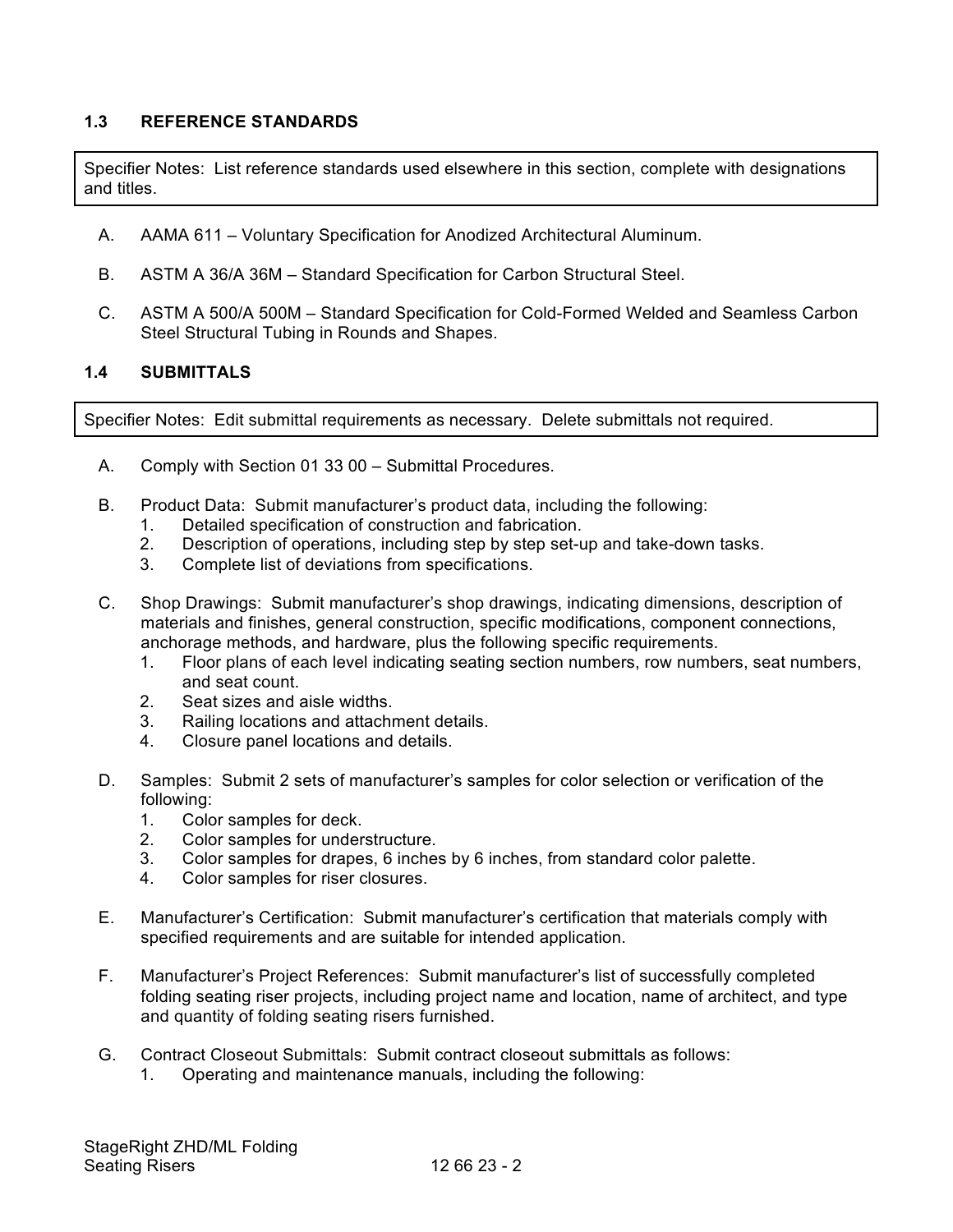- a. Operation, maintenance, adjustment, and cleaning instructions.
- b. Troubleshooting quide.
- c. Parts list.
- d. Detailed information required for Owner to properly operate and maintain folding seating risers.
- 2. Setup configuration layout and details to permit verification of safety design requirements.
- 3. Project record documents.
- H. Warranty Documentation: Submit manufacturer's standard warranty.

### **1.5 EXTRA STOCK MATERIALS**

A. Provide extra stock materials as follows:

Specifier Notes: Edit the quantity of extra stock materials as necessary.

- 1. Screwfeet: 10.
- 2. Guard Rail Handles: 10.
- 3. T-Molding: 10.

# **1.6 QUALITY ASSURANCE**

- A. Manufacturer's Qualifications: Minimum 25 years of experience in the manufacturing of folding seating risers.
- B. Manufacturer's Quality Control:
	- 1. Manufacturer shall make or have made, under their control, all parts comprising complete folding seating risers.
	- 2. Maintain test and inspection procedures, to assure uniform high quality of all raw materials and finished product.
	- 3. Manufacturer shall have capacity and facilities to furnish quality and quantity required without delaying the Work.
- C. Welder's Qualifications: AWS certified within past 12 months for each type of weld required.

# **1.7 DELIVERY AND STORAGE**

- A. Delivery Requirements: Deliver folding seating risers to site in manufacturer's original, unopened containers and packaging, with labels clearly identifying product name and manufacturer.
- B. Storage Requirements: Store folding seating risers at location designated by the Owner.

# **1.8 WARRANTY**

A. Warranty Period: 1 year from date of delivery.

# **PART 2 PRODUCTS**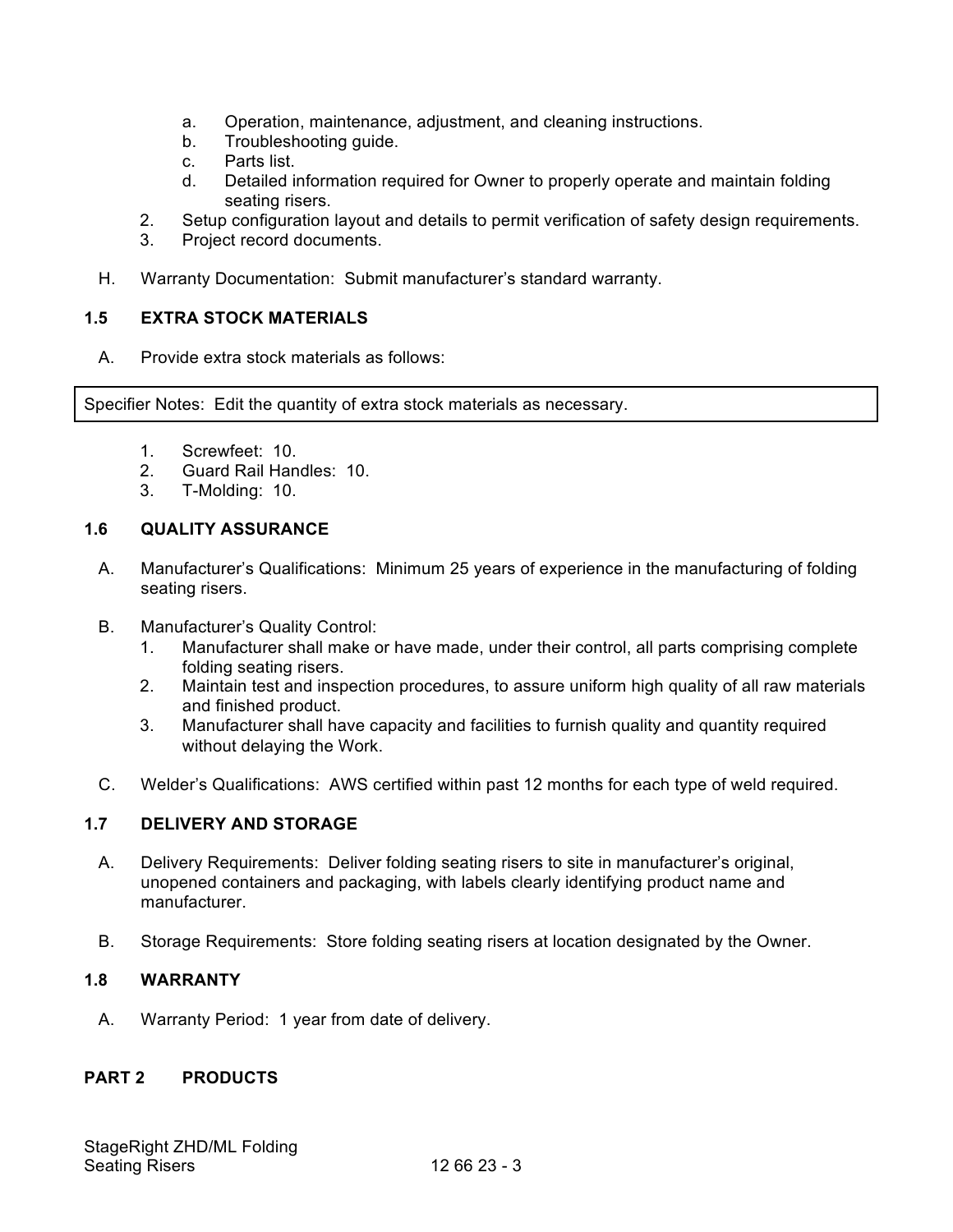### **2.1 MANUFACTURER**

- A. Manufacturer: StageRight, 495 Pioneer Parkway, Clare, Michigan 48617. Toll Free 800-438- 4499. Website www.stageright.com. E-mail stageright@rogersgrp.com.
- B. Substitutions: Not permitted.

### **2.2 SYSTEM DESCRIPTION**

- A. Folding Seating Risers: "ZHD/ML" folding seating risers.
- B. Portable riser system shall be designed to be demountable, requiring no more than a 2-person set-up.
- C. Riser System:
	- 1. Honeycomb dual-sided reversible deck panels.
	- 2. Multi levels of 4 to 24-inch rise by 32 to 42-inch run risers using bridging understructure to provide horizontal and vertical stability.
	- 3. Side-to-side and front-to-back bridging shall provide automatic unit-to-unit connection, eliminating need for cam locks, loose connecting hardware, or tools.
	- 4. Bridging or spanning of decks shall create storage space under risers, reducing number of understructure supports, and speeding up leveling process.
	- 5. Loose or plug-in leg-style support systems shall not be acceptable.
- D. Reversible Honeycomb Laminate Deck Panels:
	- 1. Absorb "drumhead" effect, typically associated with single-skin plywood platforms.
	- 2. Provide 2 usable surfaces for increased durability and versatility.
- E. Conical nodes on locator plates shall guide decks into location and proper alignment, securing them in place without use of tools, clamps, or clips.
- F. System Functional Design:
	- 1. Staging system shall consist of deck panels and separate support system.
	- 2. System shall support specified loads without permanent deformation of any component.
	- 3. No tools shall be required to erect or adjust support system nor to attach or remove deck panels.
	- 4. System shall be easily installed manually with no single component requiring more than 2 people for setup or strike.
- G. Fabricate support system from DOM or HREW steel tubing, with members sized as follows:
	- 1. Main Columns: 2-inch-diameter, 14-gauge round.
	- 2. Inner Columns: 1.75-inch-diameter, 14-gauge round.
	- 3. Cross Braces: 1-inch by 2-inch, 14-gauge rectangular.
	- 4. Upper Braces: 1-inch by 1-inch, 14-gauge square.
	- 5. Vertical Diagonals: 1-inch by 1-inch, 14-gauge square.
	- 6. Pivot Tubes: 2-1/4-inch-diameter, 12-gauge round.
	- 7. Retainer Rings: 2-1/4-inch-diameter, 12-gauge round.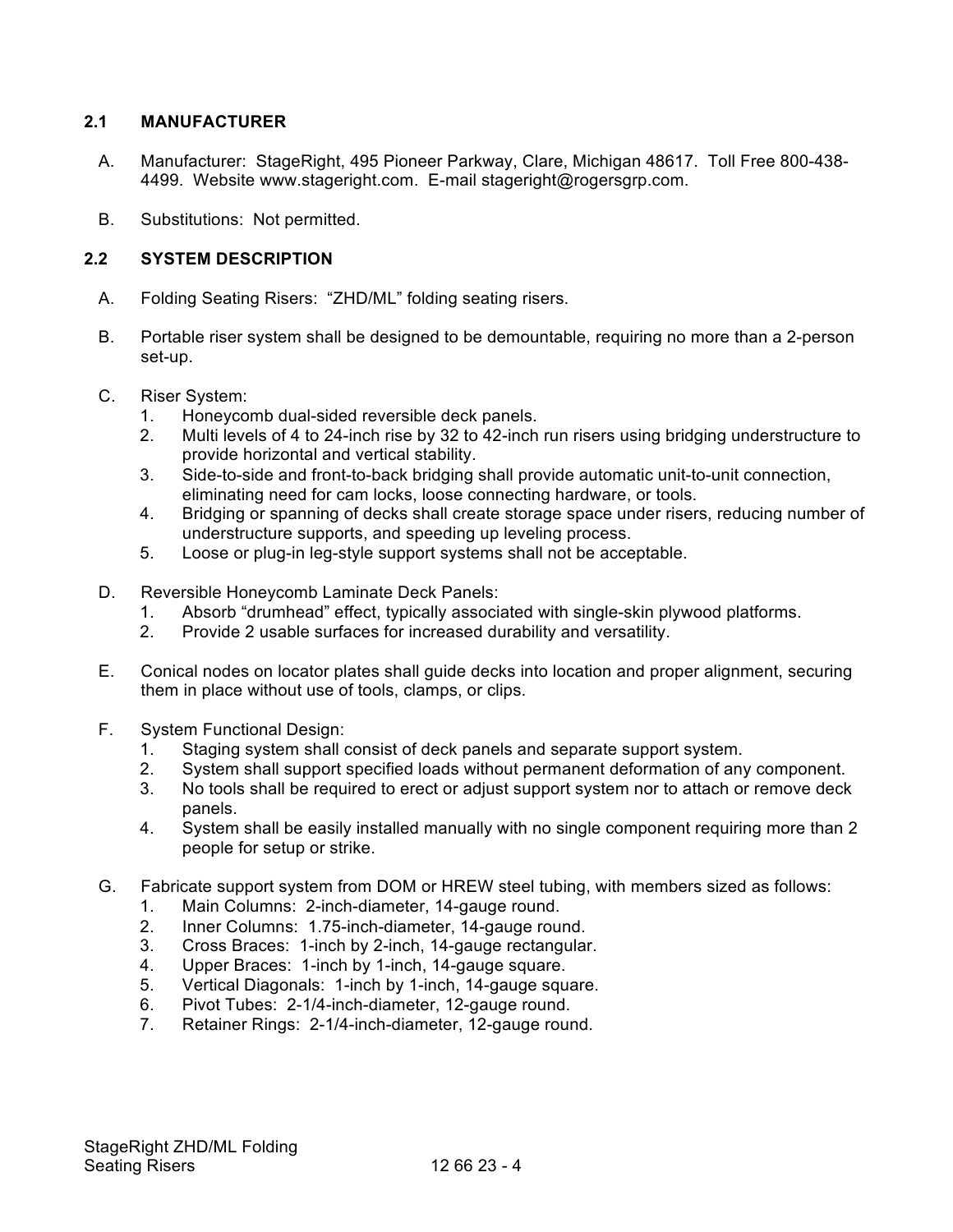- H. Screwfoot Adjuster: 2-1/4-inch-diameter steel pad with molded urethane coating attached to 5/8-inch-diameter zinc-coated, acme-threaded steel shaft allowing fine adjustment of up to 2.5 inches.
- I. Support System:
	- 1. Accordion-fold type.
	- 2. Fully self-contained.
	- 3. No loose parts.
- J. To facilitate rapid setup and leveling, and to provide for wide, open areas underneath alternating riser sections, and alternating levels, support system shall permit lateral suspension, or "bridging", and forward/rear suspension, of compatible modular decks.
- K. Hardclosure Panels: 5/8-inch plywood with laminated poly wear surfaces, attach without tools, and function as both chair stop and trash guards.
- L. Steps:

Specifier Notes: Specify material for steps.

- 1. Material: [Fiberglass, black] [Carpet, standard grey] [Aluminum extrusion tread].
- 2. Attach to decking without tools.

### **2.3 PERFORMANCE TESTS**

- A. Staging system shall be subjected to loads, in addition to its own weight, that average at least 125 psf.
	- 1. Loading shall be applied vertically and cycled 20 percent above and below this average for a minimum of 10,000 cycles.
	- 2. Loading shall be applied so it does not restrain support system.
- B. Side Loads:
	- 1. Staging system shall be subject to side loads in both direction axes plus or minus 2 percent of average vertical load described above.
	- 2. This shall also be cycled in phase through 10,000 cycles.
- C. Deck surface shall support a point load of 1,250 psi applied with an instrument with a 2-inch diameter by 2 inches wide. This shall represent loads being moved about the stage on casters.

### **2.4 MATERIALS**

- A. Structural Steel Shapes, Plates, and Bars: ASTM A 36, except where higher strength steel is indicated or standard with manufacturer.
- B. Uncoated Steel Sheet:
	- 1. ASTM A 36, commercial quality, cold-rolled sheet, and stretcher leveled.
	- 2. Minimum Thickness: 14 gage.
- C. Steel Tubing: ASTM A 500 or ASTM A 513.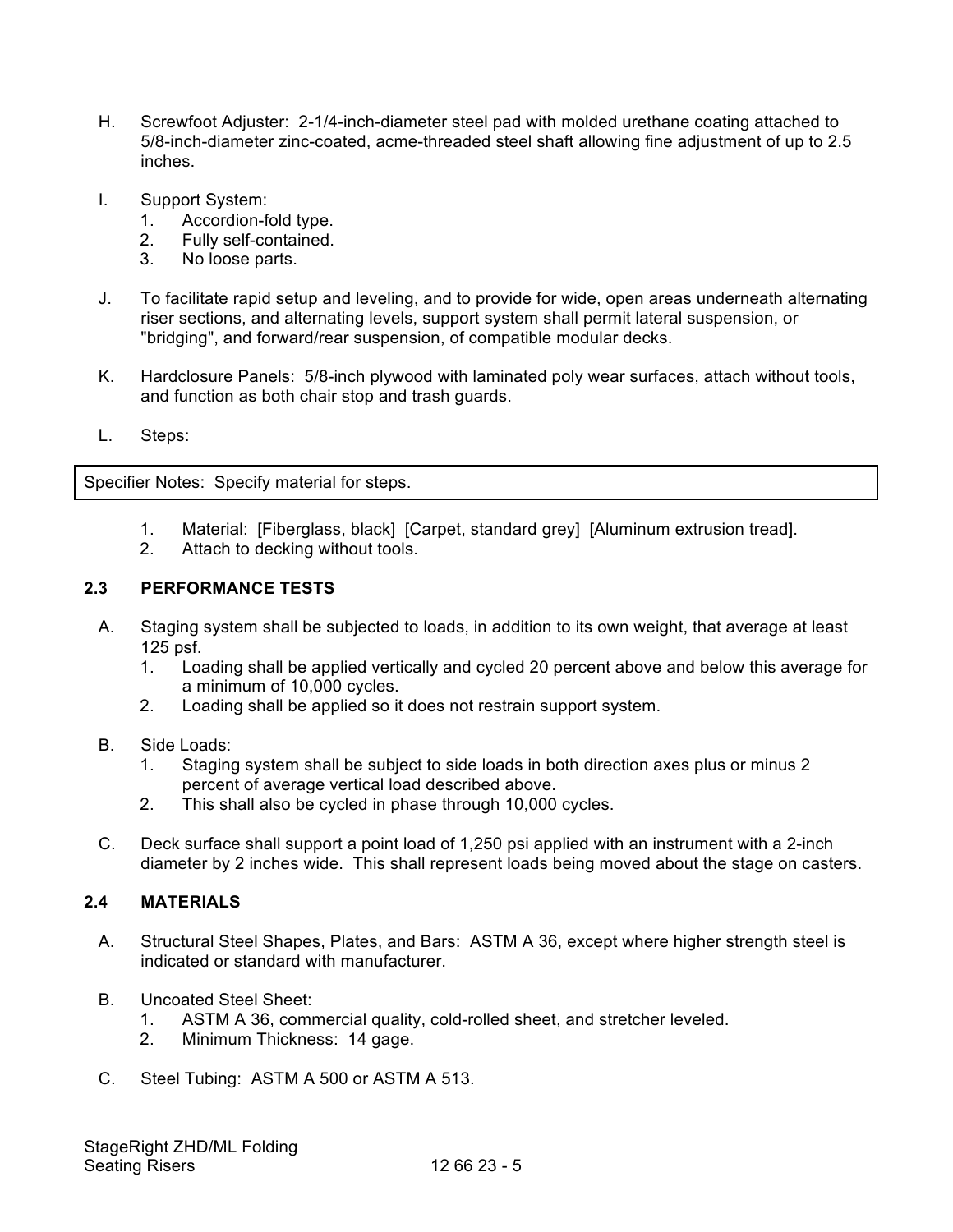- D. Extruded Aluminum: Manufacturer's standard extrusions of sizes and profiles required to achieve tread and riser dimensions indicated, Alloys 6005, 6061, 6063, or 6105, Temper T5 or T6.
	- 1. Minimum Thickness: 0.094 inch.
- E. Fasteners:
	- 1. Size and material standard with manufacturer.
	- 2. Vibration proof.

#### **2.5 DECKS**

- A. Composite structure with skins of 1/4-inch exterior-grade Douglas fir plywood bonded to 3/8 inch cell-treated honeycomb-core material with waterproof urethane adhesive.
- B. Deck Playing Surfaces: 2.
	- 1. Carpet: Commercial grade, polyolefin.

Specifier Notes: Specify color of carpet. Gray is standard. Consult StageRight for availability of other colors.

a. Color: [Gray] [ \_\_\_\_\_\_\_\_\_\_].

2. Fiberglass: "TechStage", 0.095-inch-thick sheeting, textured surface.

Specifier Notes: Specify color of "TechStage". Black is standard. Consult StageRight for availability of other colors.

- a. Color: [Black] [\_\_\_\_\_\_\_\_\_\_].
- C. Edging:
	- 1. Enclose deck.
	- 2. Aluminum alloy 6005-T5.
	- 3. Interlock track to receive accessories such as stair brackets, skirting, and interlock clips.
	- 4. Attach to deck with adhesives and riveted corner brackets.
		- a. Corner Brackets: 1-piece polycarbonate castings.
	- 5. Finish: Clear anodize or powder coat.
- D. Decks shall not be permanently committed to a given support system, but shall function with several support structures available from the manufacturer.
- E. Design deck to support a load of 125 psf.
- F. No bolts or welded joining of components in deck construction.
- G. Laminate structure with adhesives.

#### **2.6 GUARDRAILS AND HANDRAILS**

A. Guardrails and Handrails: Welded construction using 1-1/2-inch-diameter steel tubing.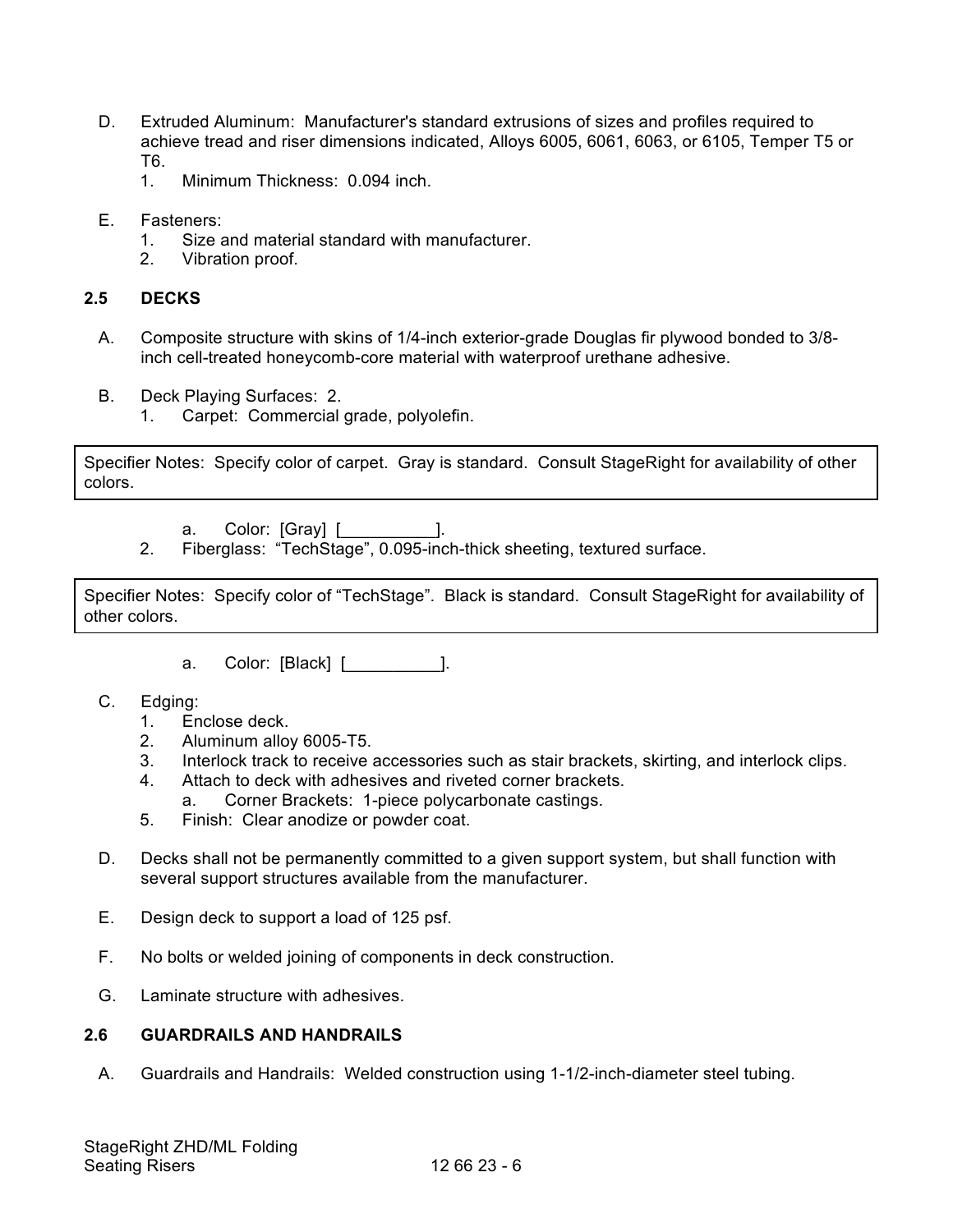- B. Side Guardrails:
	- 1. 36-inch-high top rail with 6 mid rails spaced to prevent 4-inch-diameter sphere from passing through the rail up to 34 inches.
	- 2. 8-inch-diameter sphere cannot pass beyond 34 inches.
- C. Back Guardrails:
	- 1. 42-inch-high top rail with 16 mid rails spaced to prevent 4-inch diameter sphere from passing through the rail up to 34 inches.
	- 2. 8-inch-diameter sphere cannot pass beyond 34 inches.
- D. Vertical Pickets: 5/8-inch-diameter steel tubing spaced at a maximum of 4 inches on center.
- E. Attach guardrails to decks.
- F. Handrails:
	- 1. Position on tapered locator nodes.
	- 2. Locator Nodes: Fit in a 1-inch-diameter hole drilled into bottom on a 2-inch-square steel locator block welded to bottom of handrail.
- G. Rail Loads:
	- 1. Structurally design to support a concentrated load of 200 lbs. at any point and a uniform load of 50 lbs. per foot applied in any direction.
	- 2. Concentrated and uniform loading conditions shall not be required to be applied simultaneously.

### **2.7 HARDCLOSURE BOARDS**

- A. Closure Boards:
	- 1. Sectioned 5/8-inch plywood.
	- 2. Effectively close the normal rise gap between each level of riser.
	- 3. Finish: Textured ABS sheeting.
- B. Edging: 5/8-inch black plastic T-molding applied to entire perimeter of each hardclosure board.
- C. Mount 4-inch extruded aluminum clip to back of each hardclosure board at regular intervals to facilitate attachment of hardclosure panel to deck interlock track.

### **2.8 TRANSPORTS**

- A. Transports for decks, supports, stairways, guardrails, and hardclosures shall be welded steel tubing construction with fork truck access on 4 sides.
- B. Casters: Minimum of 4 heavy-duty casters, 2 swivel and 2 fixed.
- C. Each Transport: Contain their intended load in a secure and organized manner.

### **2.9 FINISHES**

A. Aluminum: Clear anodized, AA-M12C22A41, AAMA 611.